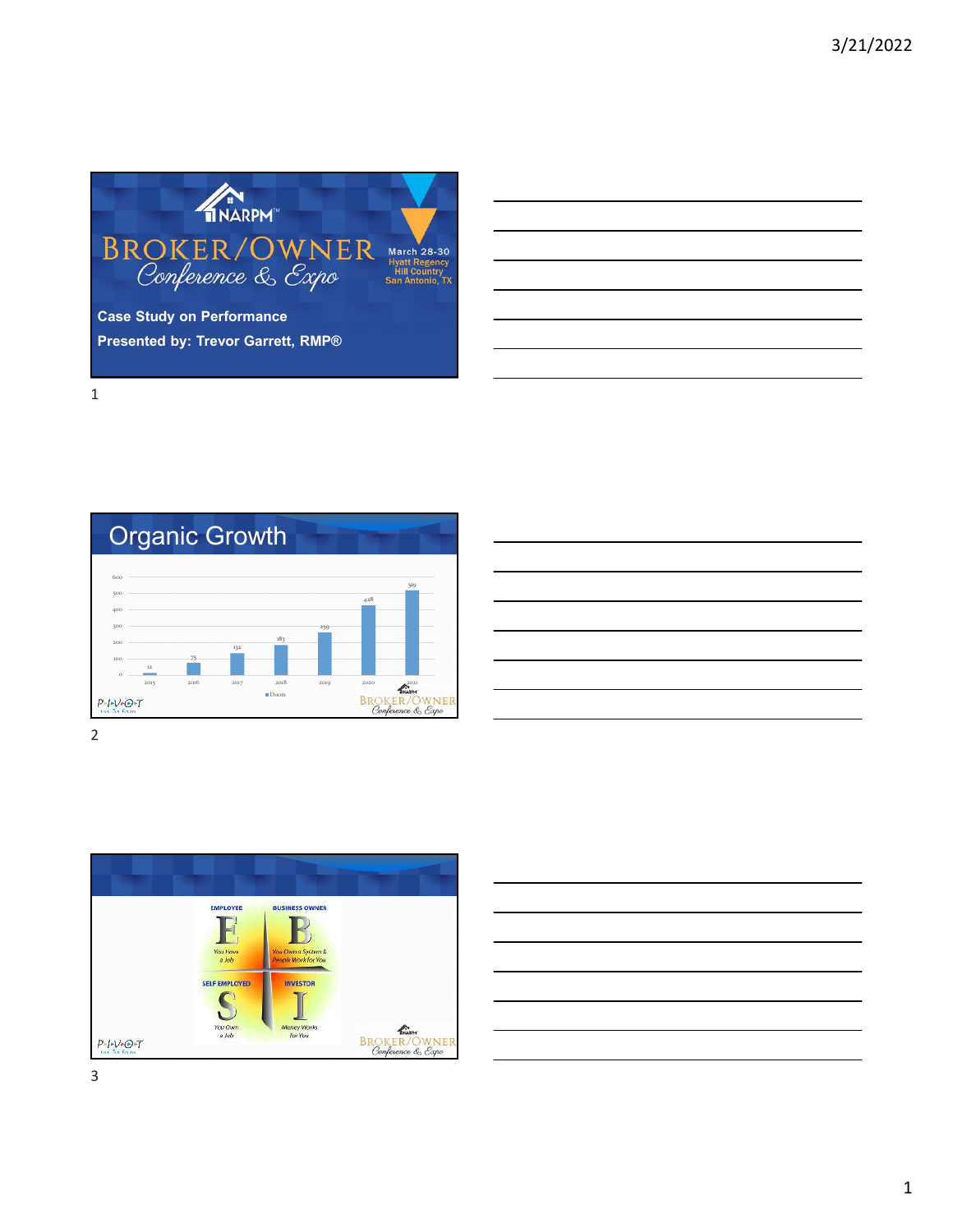## Version 1.0

- It's me. Just me.
- No processes. No systems. No policies.
- Fake it until I make it
- Tech Stack: Appfolio & Gmail
- Lasted about 9 months until about 50 properties

**ANGELATION**<br>BROKER/OWNER<br>Conference & Expo

KNARPH BROKER/OWNER<br>Conference & Expo

• Is this going to work?

 $P - I - V - O - T$ 

4



5

## Version 2.0

- From about 50 properties to 175 properties
- Added 1st, 2nd and 3rd employees
- Created policies
- Everyone at the company knows everything that's going on
- Building a business is HARD

 $P - I - V - O - T$ 

6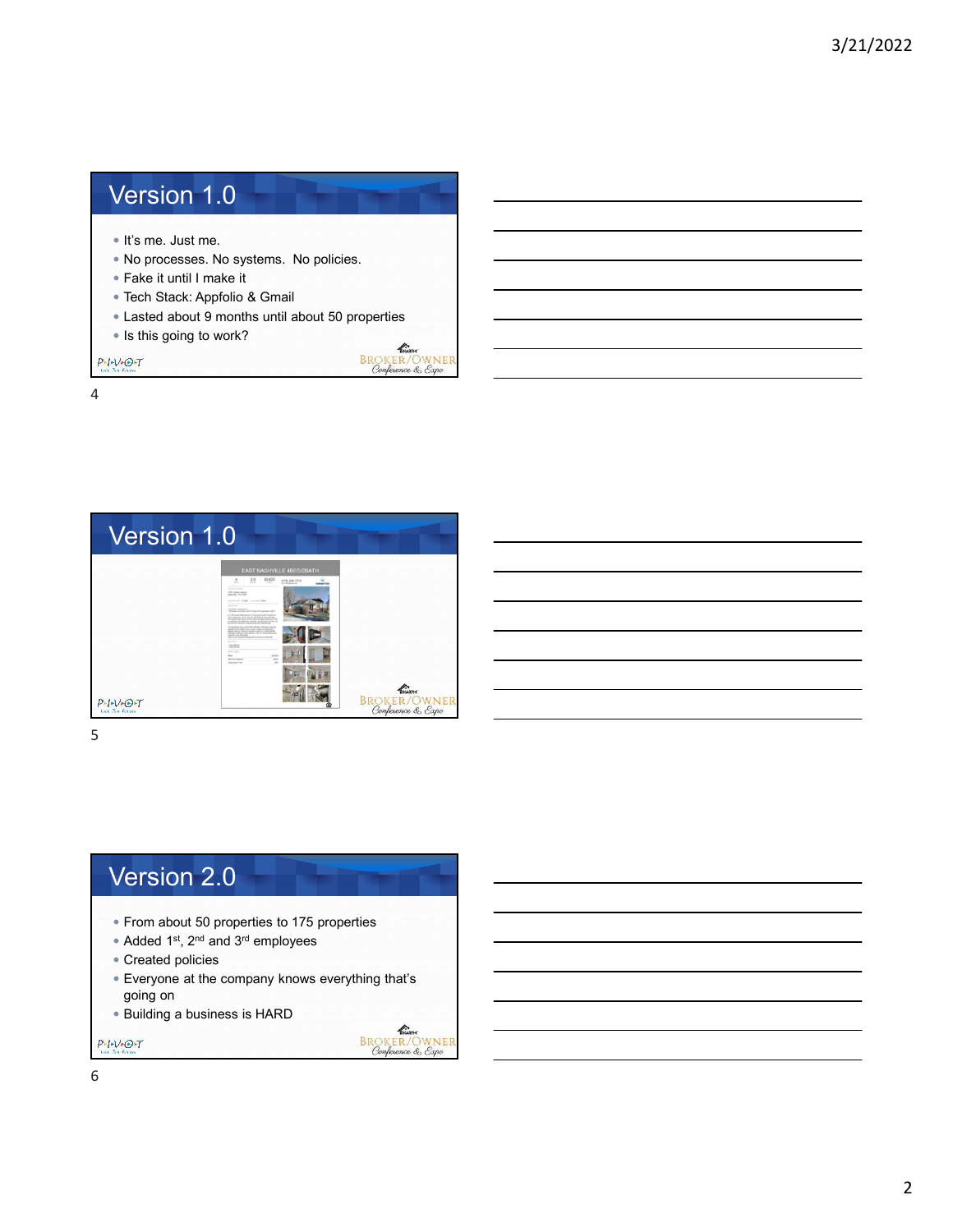

| <u> 1989 - Jan Samuel Barbara, margaret a shekara ta 1989 - Anna a shekara ta 1989 - Anna a tsarar 1980 - Anna a</u>   |  |  |
|------------------------------------------------------------------------------------------------------------------------|--|--|
| <u> 1989 - Johann Harry Barn, mars and deutscher Stadt and deutscher Stadt and deutscher Stadt and deutscher Stadt</u> |  |  |
| <u> 1989 - Andrea Santa Andrea Andrea Andrea Andrea Andrea Andrea Andrea Andrea Andrea Andrea Andrea Andrea Andr</u>   |  |  |
| ,我们也不会有一个人的事情。""我们的人们是不是我们的人,我们也不会有一个人的人,我们也不会有一个人的人,我们也不会有一个人的人,我们也不会有一个人的人,我们也不                                      |  |  |
|                                                                                                                        |  |  |
| <u> 1989 - Andrea Santa Andrea Andrea Andrea Andrea Andrea Andrea Andrea Andrea Andrea Andrea Andrea Andrea Andr</u>   |  |  |
|                                                                                                                        |  |  |

7

#### Version 3.0 From about 175 properties to 400 properties Growth: Added BDM and Marketing Departmentalize Leasing; Tenant Relations; Owner Relations Tried (& somewhat failed) using Remote Assistants • Implemented Traction This is fun **SALLACER**<br>BROKER/OWNER<br>Conference & Expo  $P - I - V - O - T$

8



9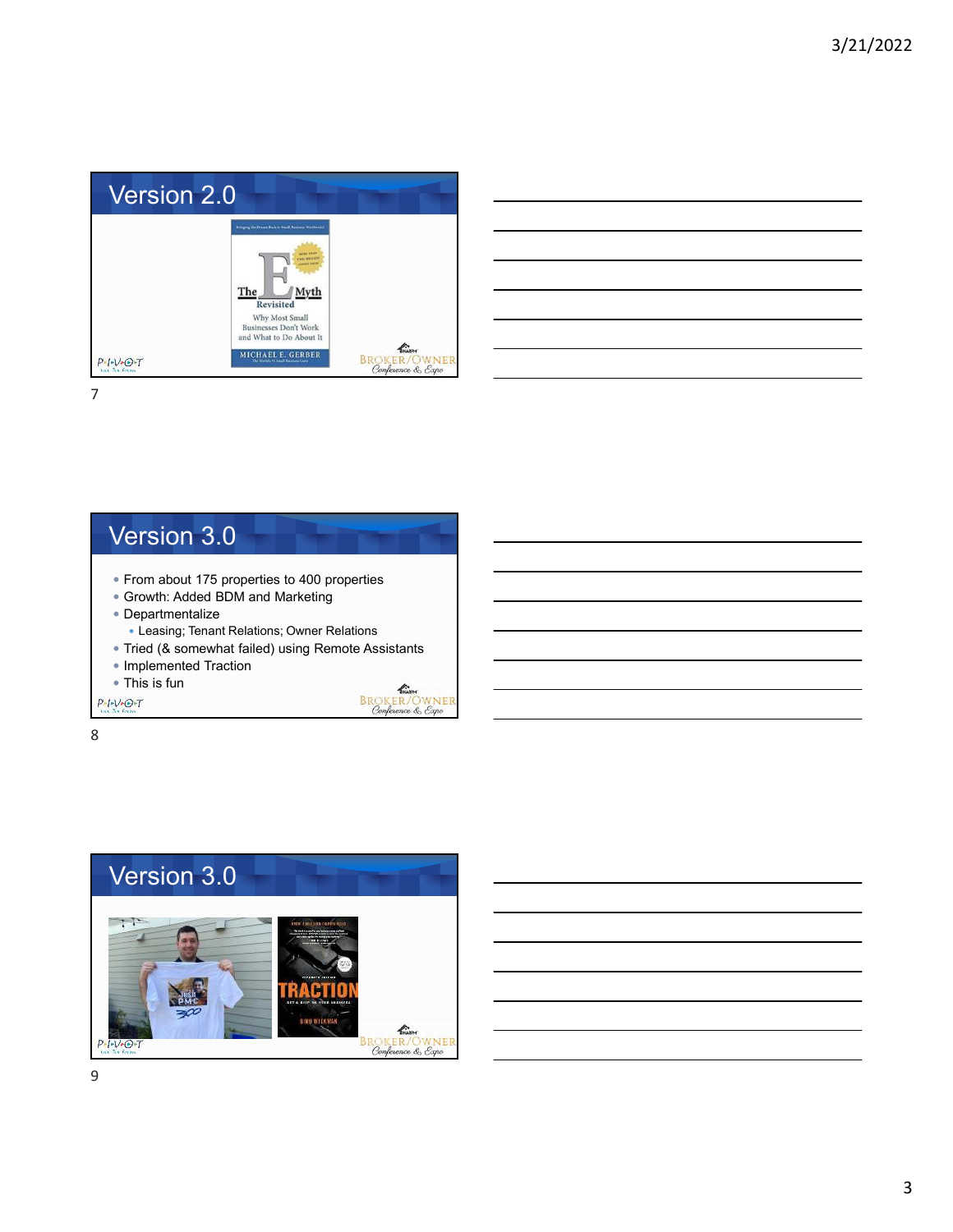# Version 3.0 Tech Stack

- Leadsimple (Marketing CRM)
- PMW (Website)
- Helpscout (Ticketing System)
- E-mail converted from Google to Microsoft

**CONTRACTER**<br>BROKER/OWNER<br>Conference & Expo

 $\mathbb{Z}$ **BROKER/OWNER** 

nce & Expo

Confe

Tenant Turner (Self-showings)

 $P+I+V+O+T$ 

10

#### Version 4.0

- From about 400 properties to present
- Process Automation!!!!!!!!!
- Remote Assistants!!!!!!!! (learned how to do it right)
- Open 7:30 AM to 7:30 PM M-F; 9 to 5 Sat & Sun
- Cost to manage each property dropping significantly
- Future is clear unlimited upside

 $P-I-V+O+T$ 

11

### Version 4.0 Staffing

- Sales & Marketing: VP/General Manager (Outside Sales); Inside Sales (USA); Assistant (Mexico RA)
- Operations: VP of Operations (USA); 2 Portfolio Mangers (USA)
- Resident Relations: Operations Manager (USA)
	- First Impressions (Leasing): 3 Coordinators (Mexico RA) Tenant Relations: 3 Coordinators (1 USA; 2 Mexico RA)
- Maintenance: Manager (USA)
	- Property Standards Coord (USA); 2 Coordinators (Mexico RA)

**BROKER/OWNEI**<br>Conference & Expo  $P-I-V+O+T$